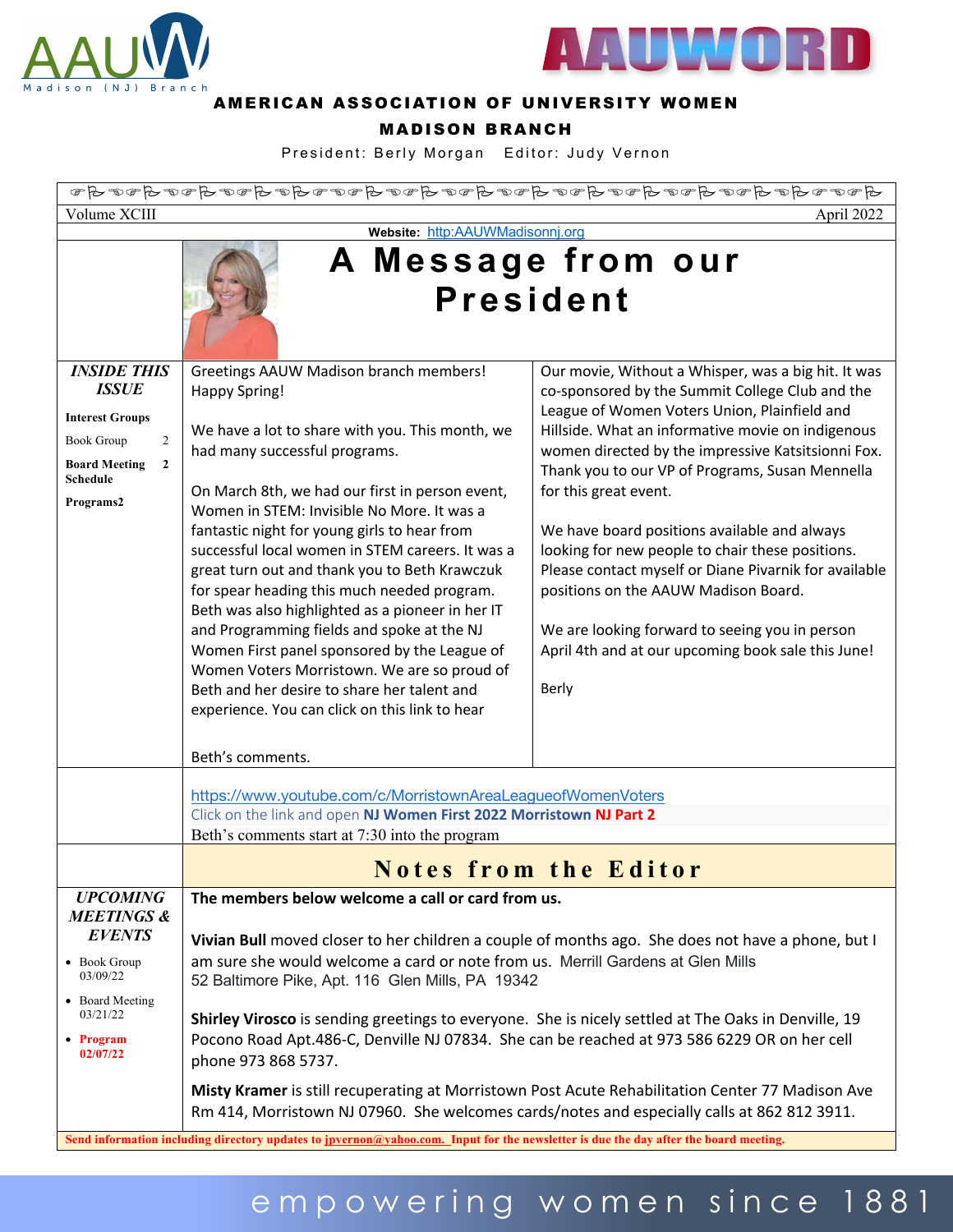$P - P$ Announcements and Events & B



**be added to the email list.**

**Bottle Hill Tavern**

attending)

**April Book April 13 12:30PM SPECIAL TIME AND PLACE**

**1PM.**

# **The Book Group**

All are welcome to join us. Lots of conversation and sharing ideas on the book, author, and its reviews. Come and join us bringing your suggestions for future reads. Contact Kathleen Magill or Susan Mennella for more information and to be put on the list for the Zoom link. NEW MEMBERS welcome! **Contact Susan Mennella or Kathleen Magill to learn more or to** 

**The Book Group will meet on the second Wed of the month at** 

*THE GIRLS IN THE WILD FIG TREE How I Fought to Save Myself, My Sister, and Thousands of Girls Worldwide*

RSVP to: Susan by April 8, 2022 (So far we have: Ruth, Marianne, Linda and Susan

**By** Nice Leng'ete with Elizabeth Butler-Witter



## **Mahjongg**

Mahjongg group is resuming its schedule playing on the second and fourth Monday of the month. We meet at 11:30 am at Shirley Mutchler's home, 12 GROVE ST, MADISON. Bring lunch. NEW MEMBERS welcome! We will teach you to play.

**We are resuming our schedule Monday, March 28 April 11 and 25 will be confirmed**

## **Board Meeting**

**Board meetings are held at 7:30 p.m. unless otherwise noted. We will continue to use Zoom and links will be communicated to board members. Members are welcome to participate and should request login information from President**. Since we are using Zoom, no snow days are planned

**Check the newsletter & e-mails for changes.**

**2022:** April 18 May 16 June 20

**Board Requests your thoughts and feedback. 2022 Annual Dinner**

**Thank you for your feedback regarding our annual dinner. Although we had some options, in general the comments were sooner rather than later in the month and mostly to have outdoor dinning. Therefore the board has decided to leep the May 2 date, but rather than dinner we will have a lunch. Details will be availabe as soon as we find the restaurant who will accommodate our needs.**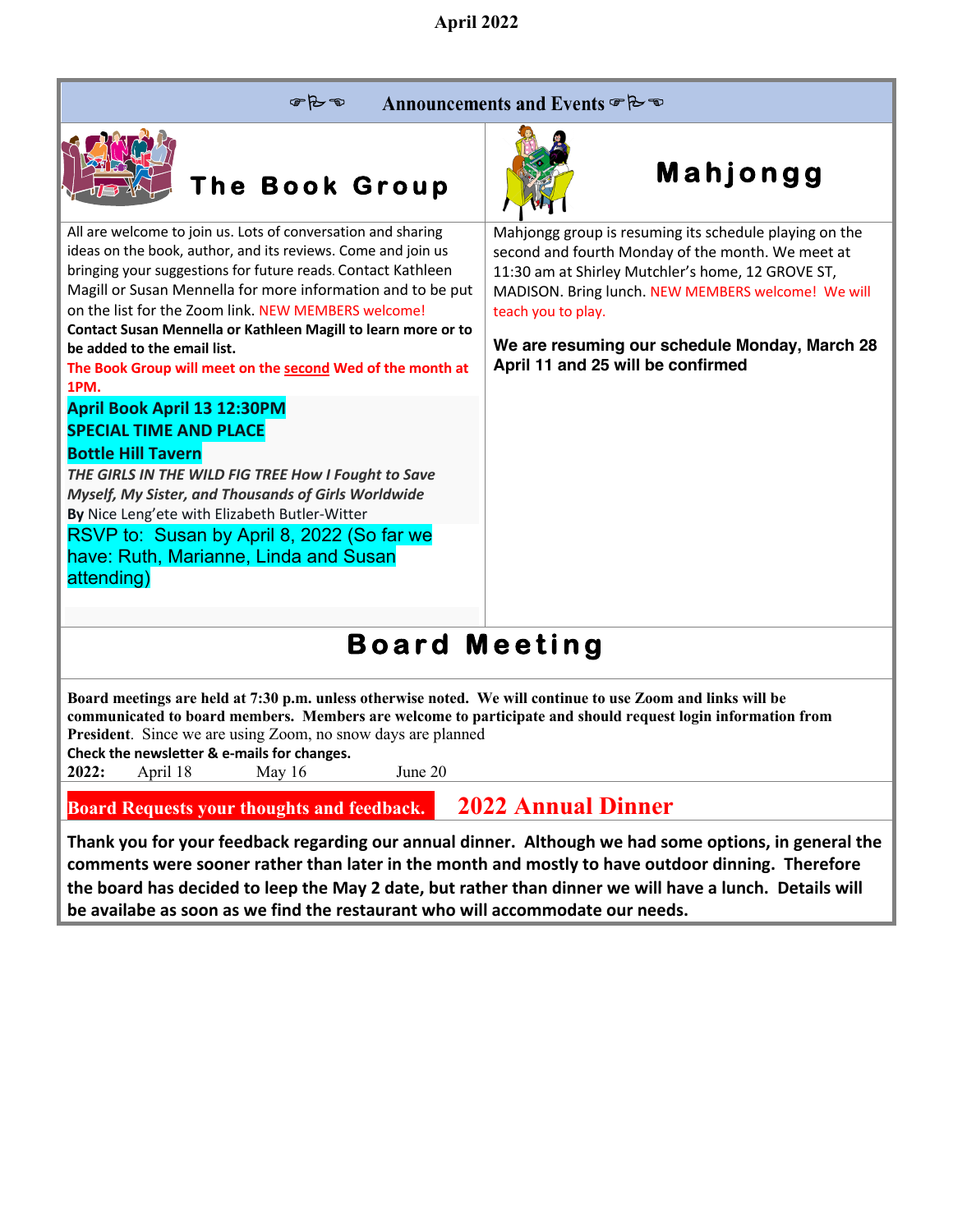#### **Madison Branch Program**

**Monday April 4, 2022 at 7 PM**

AAUW Madison and the College Club of Summit, are co-sponsoring a free in-person program entitled *Lesser Known First Ladies* on April 4, 2022 at 7PM at the Madison Public Library's, Chase Room (39 Keep Street Madison.) Presenter Joan Schaible will take the audience on a journey back in time to meet First Ladies who once lived in the White House but are rarely known today. She will share the personal triumphs and tragedies they encountered as the wife of a US President. A portion of the presentation will focus on first ladies that advocated and promoted education and equality for women. This program is free and open to the public. Advance reservations are not required. Due to the continuing uncertainties of COVID, the board made the decision not to have any refreshments, and asks that you were a mask in the facility. You may if you wish bring bottled water to the event.

### **Community News**

On Wed March 30, 2022 from 7PM - 9PM our branch member Leah Wandera will be offering a free virtual lecture via *The Adult School*. Pre-registration is required to get the Zoom link. If interested call *The Adult School at 973- 443-9222* to register. If you register online a \$10.00 nonrefundable registration fee will be charged. Details are below.

**803) Practicing Social Change Communication**

Participants will learn how social change techniques are being used to enlighten and advance behavior to end female genital circumcision. This practice is a social justice issue facing young girls around the world including the United States. Attend and learn how communication is accelerating positive societal change against this practice.

**Leah Wandera** is currently a second-year graduate student at Drew University, pursuing master's in divinity – Social Justice Advocacy. Leah graduated from Moi University (Kenya) with a B.Sc. in Project Planning and Management in 2016. She worked as young adult missionary (GMF) in Zimbabwe, as a Gender Advocacy Officer, from 2016 to 2018. Leah's life experience motivated her conviction to advocate for education and abundant health for girls. She has worked as the CEO of Hope Foundation for African Women (an NGO that strives for gender justice through ending of violence against women with priority to ending female genital mutilation, promoting women's rights and economic empowerment) and she is the Founder and current CEO for Mama's Smile Health Foundation (an NGO striving for Health and Education equality for girls).

#### **Upcoming AAUW NJ Programs**

**April 2** – Willingboro Branch Book & Author's Breakfast 11:00AM

**April <sup>30</sup> –** AAUWNJ Annual Meeting – 10:00 AM

**AAUW National organization has updated its website including everyone's LOGIN. If you have not received this information OR have not updated your Login, please do so SOON . You will need to have a functioning new account to register and pay for 2022 - 23 membership.**